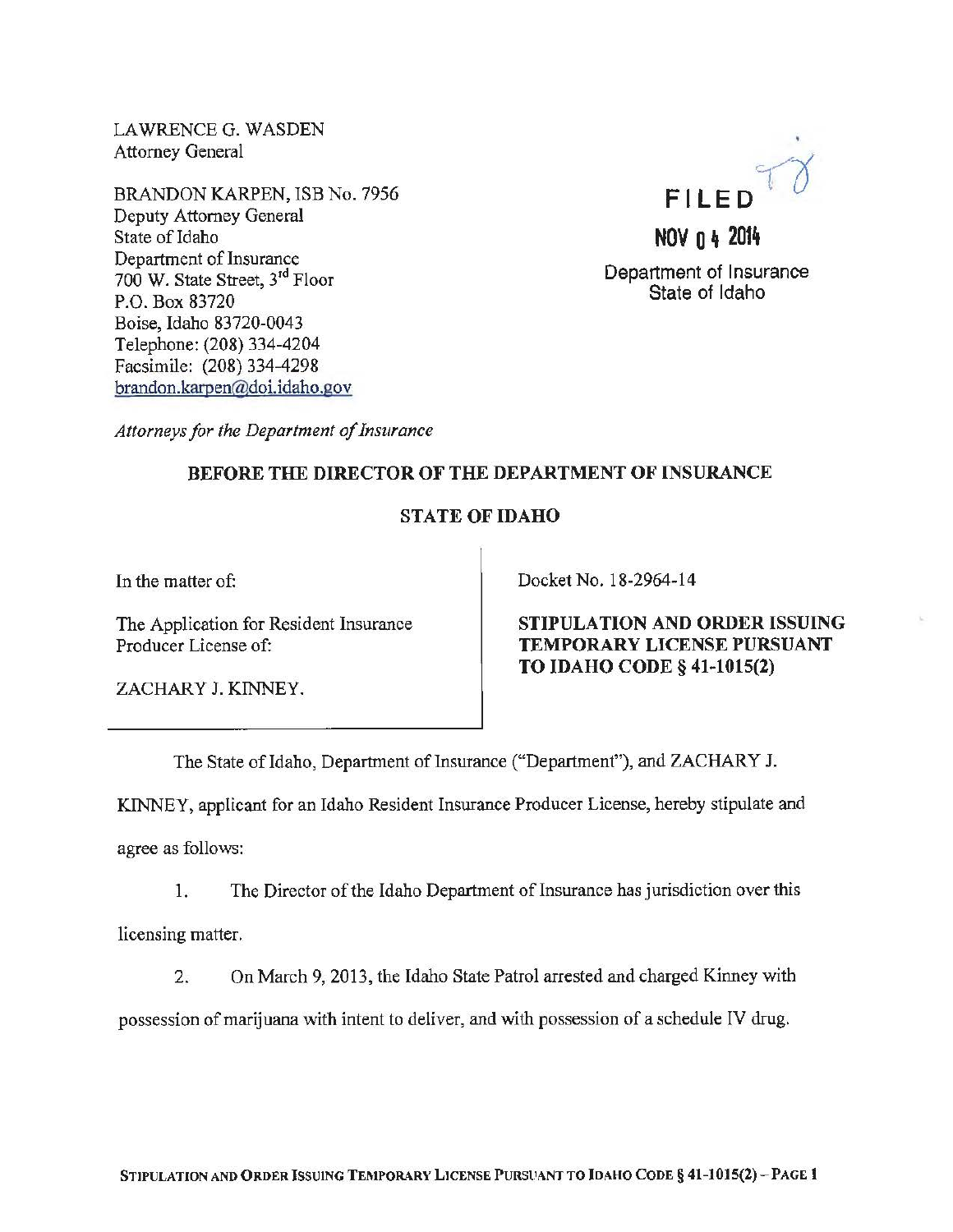3. On July 3, 2013, Kinney pled guilty to possession of a controlled substance, in the District Court of the Sixth Judicial District of Idaho, Case No. CR-2013-3203, as part of a withheld judgment agreement, for which he is currently serving 4 years' supervised probation.

4. Kinney was also ordered to pay \$1,030 in court costs and fines and \$1,327.50 in restitution related to the costs incurred by the police department and forensic services company.

5. On or about August 6, 2014, Kinney submitted an application for an Idaho resident insurance producer license to the Department

6. Along with his application materials, Kinney submitted a supporting letter from his probation officer, a certificate of completion from an outpatient drug and alcohol rehabilitation program, and a sincere and candid personal statement demonstrating his commitment to making better future decisions.

7. Kinney agrees that he will not engage in any criminal activity; that he will comply with the Idaho Insurance Code; and that he will conduct himself in a professional, competent, and exemplary manner in all insurance transactions he engages in while holding a Temporary Idaho Resident Insurance Producer License as contemplated by this Stipulation and Order, and at all times thereafter while licensed as an Idaho insurance producer.

8. Kinney understands and agrees that, at the conclusion of the one hundred eighty ( 180) day period of the Temporary Idaho Insurance Producer License contemplated by this Stipulation and Order, the Department will conduct a review of Kinney's insurance activities and criminal history during that period and determine whether it is appropriate to continue such temporary license for another one hundred eighty day period, provided it is not earlier revoked, or otherwise terminated pursuant to applicable law. Kinney further understands and agrees that, renewals of the temporary license will continue every one hundred eighty days until the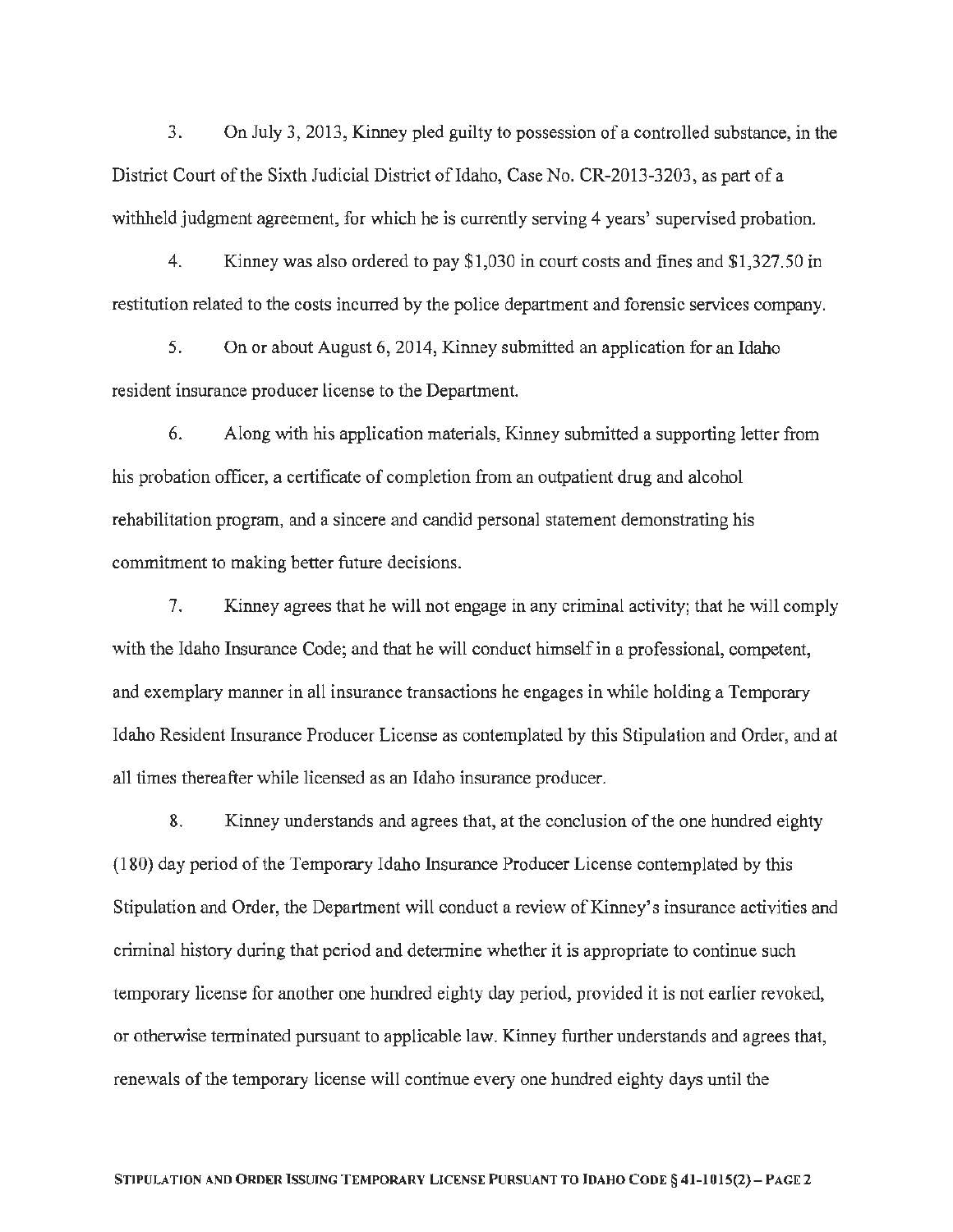Department feels that full licensure is appropriate, or the temporary license is otherwise revoked, canceled, or surrendered.

9. The Department recommends that the Director issue Kinney a Temporary Idaho Resident Insurance Producer License as soon as practicable, which license shall be effective for a period of no longer than one hundred eighty days, at which time the Director shall determine whether to continue such temporary license for another one hundred eighty day period, and, at the conclusion of such second temporary licensure period, if any, shall determine whether to revoke such temporary license or to issue an Idaho Resident Insurance Producer License.

10. While the Temporary Idaho Insurance Producer License is in place, the Director may revoke such license at any time, without notice or prior hearing, if the Director determines that such action is necessary to protect the interests of insureds or the public.

11. The Department and Kinney agree that this matter shall be fully and finally resolved and request that the Director adopt this Stipulation and issue a Temporary Idaho Insurance Producer License to Kinney.

DATED this 12 day of Septenber, 2014.

ZACHARY J. KINNE

DATED this  $\frac{14h}{100}$  day of Siptimby, 2014.

STATE OF IDAHO DEPARTMENT OF INSURANCE

Alengia Siehl

SIEHL, CPA, CFE Bureau Chief, Company Activities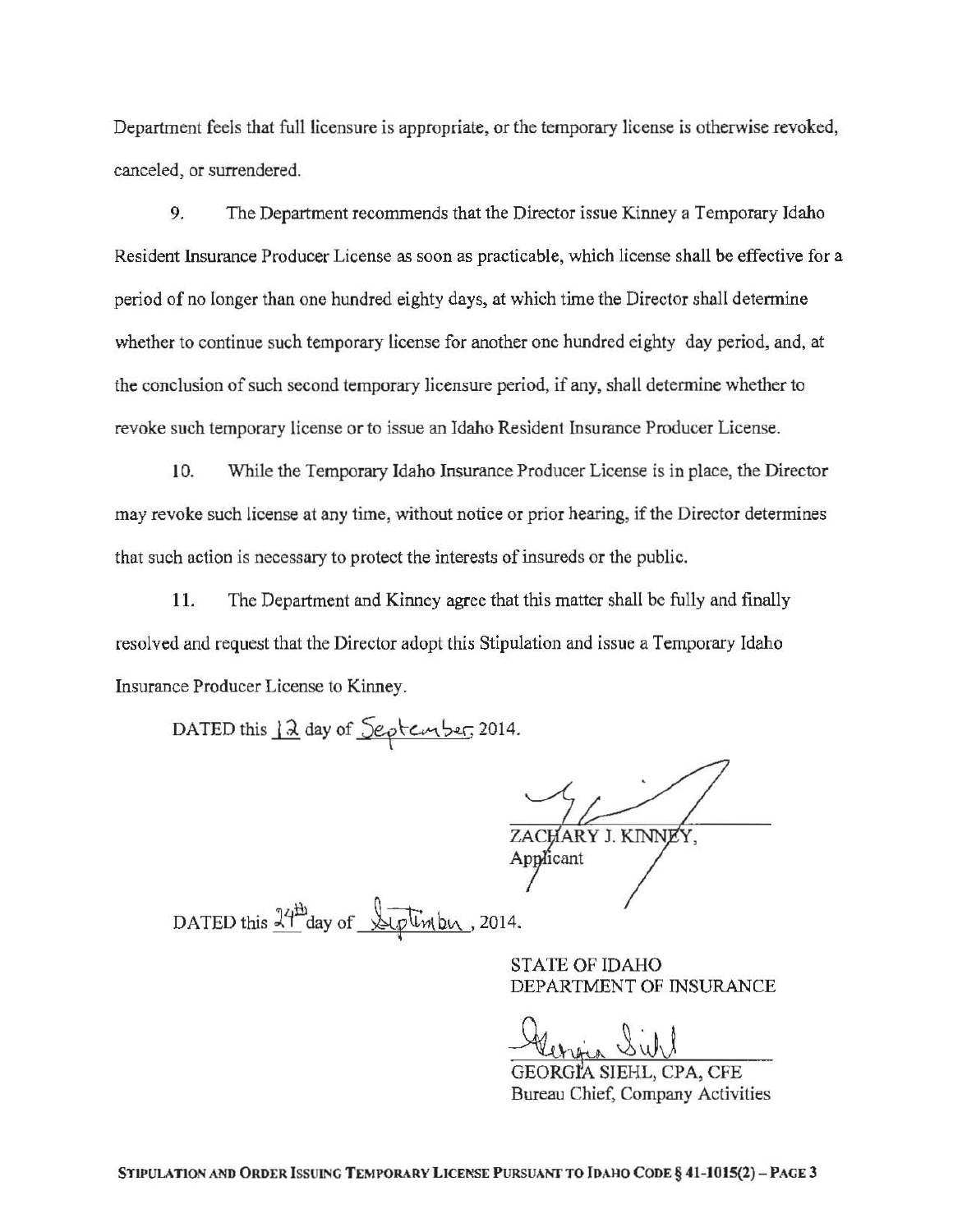## ORDER

After review of the foregoing stipulation, Kinney's person statement, the stipulation of his sponsor, and good cause appearing,

IT IS HEREBY ORDERED that the Stipulation set forth above, entered into between the Department and ZACHARY J. KINNEY, is APPROVED;

IT IS FURTHER ORDERED, pursuant to Idaho Code§ 41-1015(2) and to the terms set forth in the foregoing Stipulation, that a Temporary Idaho Insurance Producer License be issued to ZACHARY J. KINNEY, effective immediately. The term of such temporary license shall be for a period of one hundred eighty (180) days from the date of issuance, unless earlier revoked. DATED this  $\frac{\sqrt{16}}{4}$  day of  $N$   $\alpha$   $\alpha$ , 2014.

> STATE OF IDAHO DEPARTMENT OF INSURANCE

William Cal